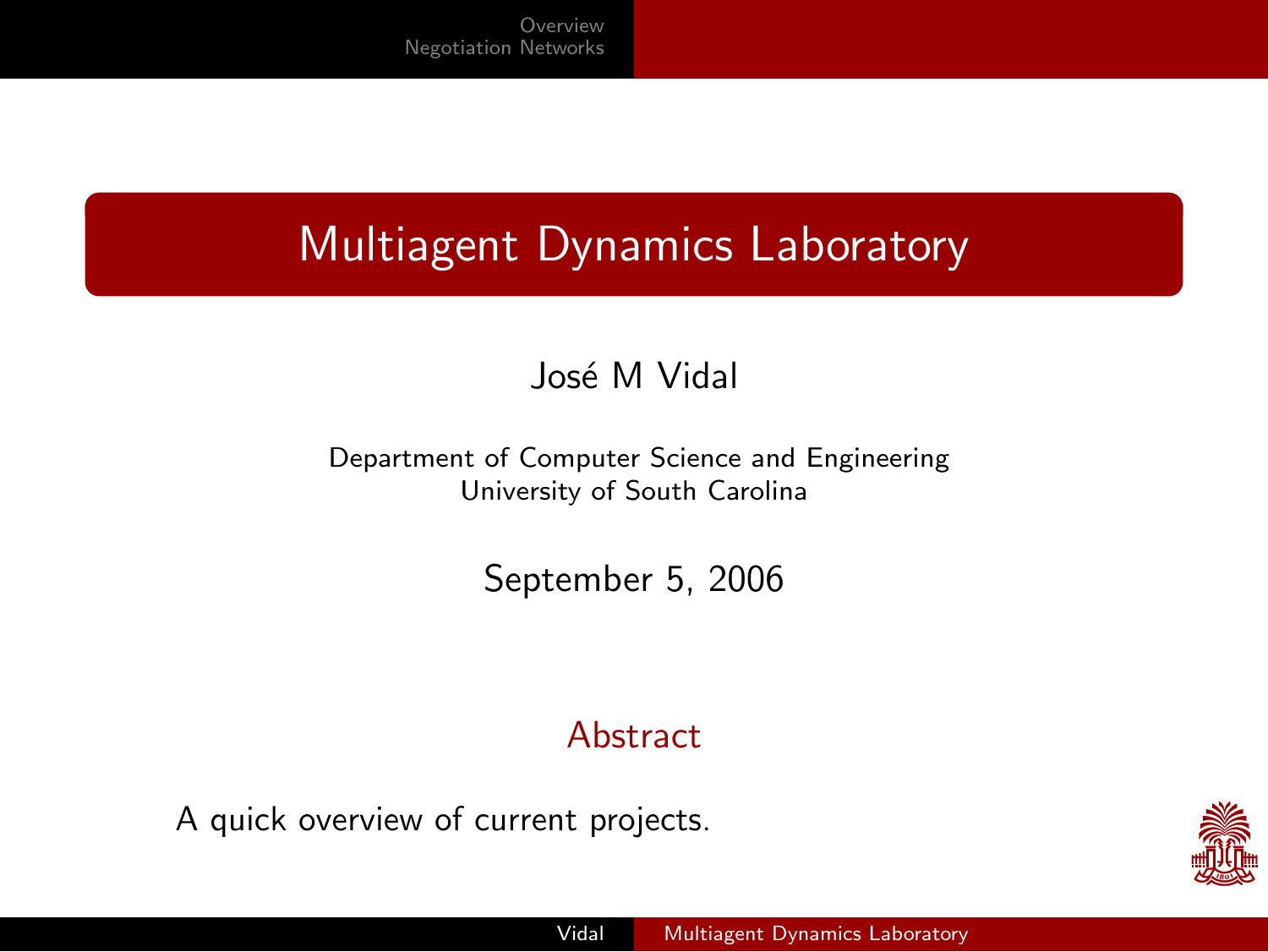#### Theory

- **•** Artificial Intelligence
- **•** Game Theory
- **•** Economics
- **•** Sociology
- **•** Organizational Theory
- **Complex Systems**
- Distributed Systems

#### **Technologies**

- Agent-based modeling: NetLogo
- Web Services: SOAP, WSDL, UDDI
- **Semantic Web: OWL, FOAF**
- Web 2.0: Ajax, XML, JavaScript, RSS
- Workflow: BPEL4WS
- PocketPC, GPS, wireless comm.

<span id="page-1-0"></span>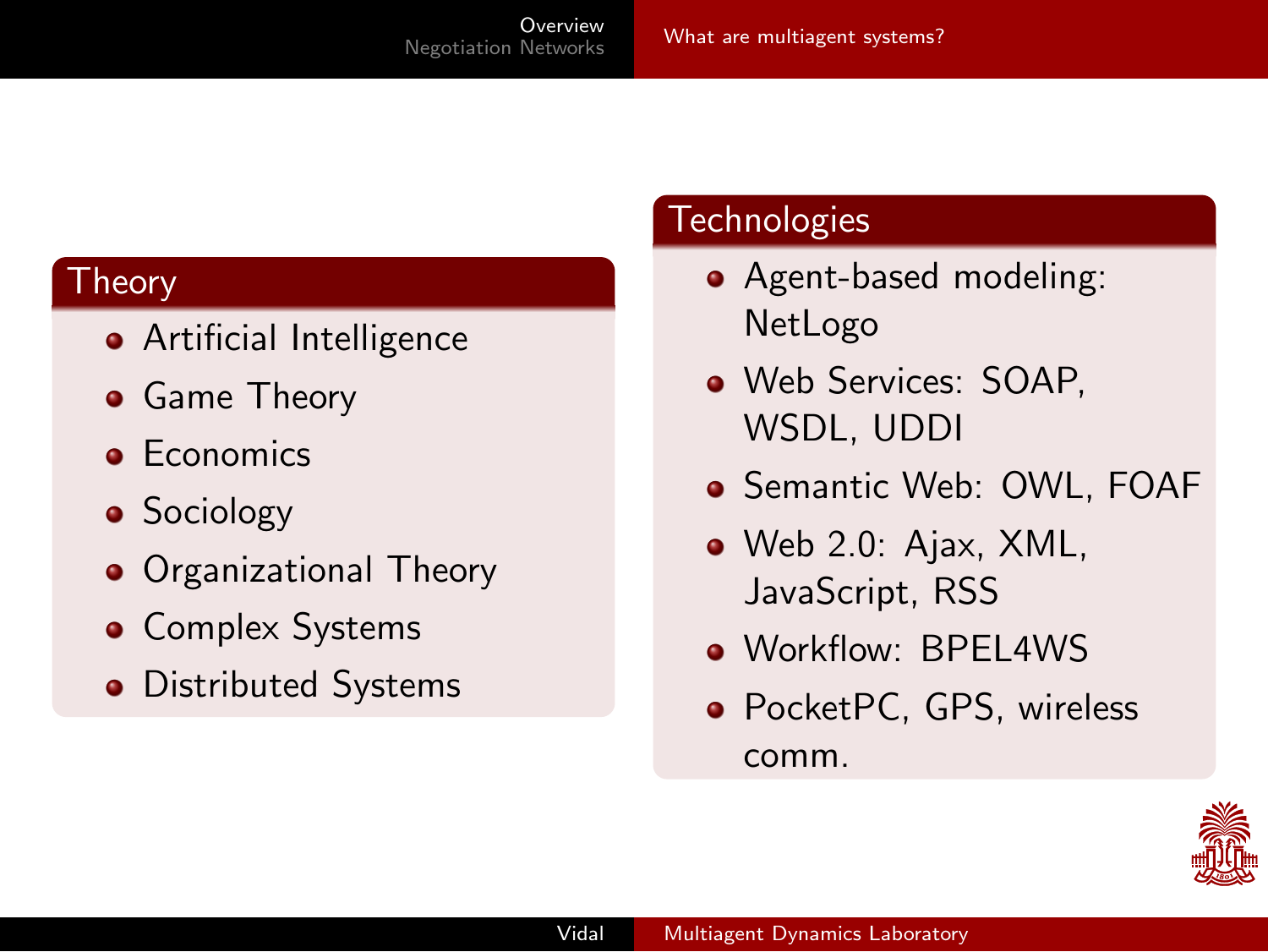[The Big Picture](#page-2-0) [Current Projects](#page-3-0) [Contact Us](#page-8-0)



<span id="page-2-0"></span>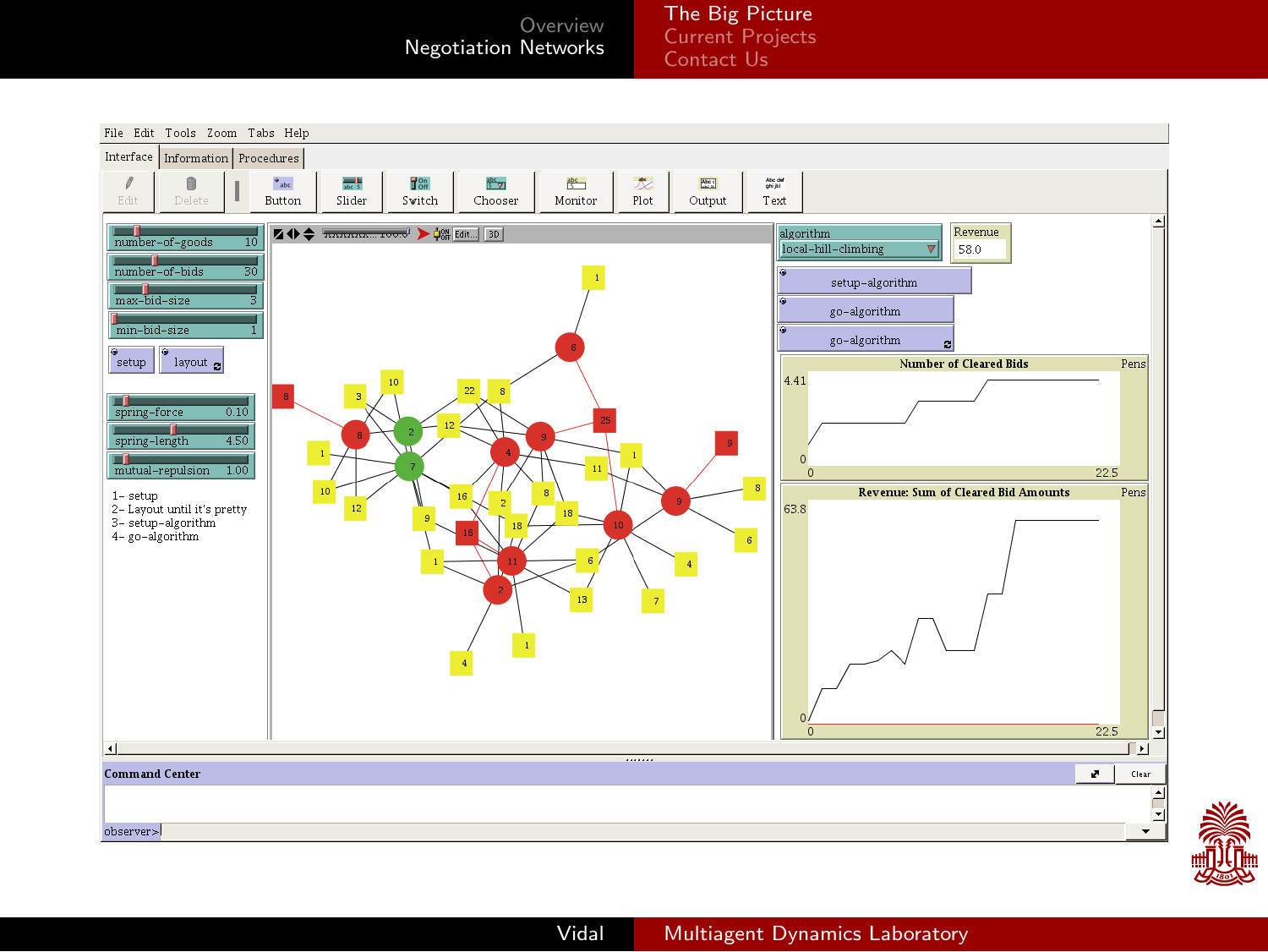[The Big Picture](#page-2-0) [Current Projects](#page-7-0) Contact Lls

- Hrishikesh Goradia
- **•** Benito Mendoza
- **•** Hong Jiang
- **•** Seang "Sky" Chan Ryu
- **Matthew Baker**
- Equal Excess theory algorithm for automated negotiation.
- Application to distributed workflow enactment.

<span id="page-3-0"></span>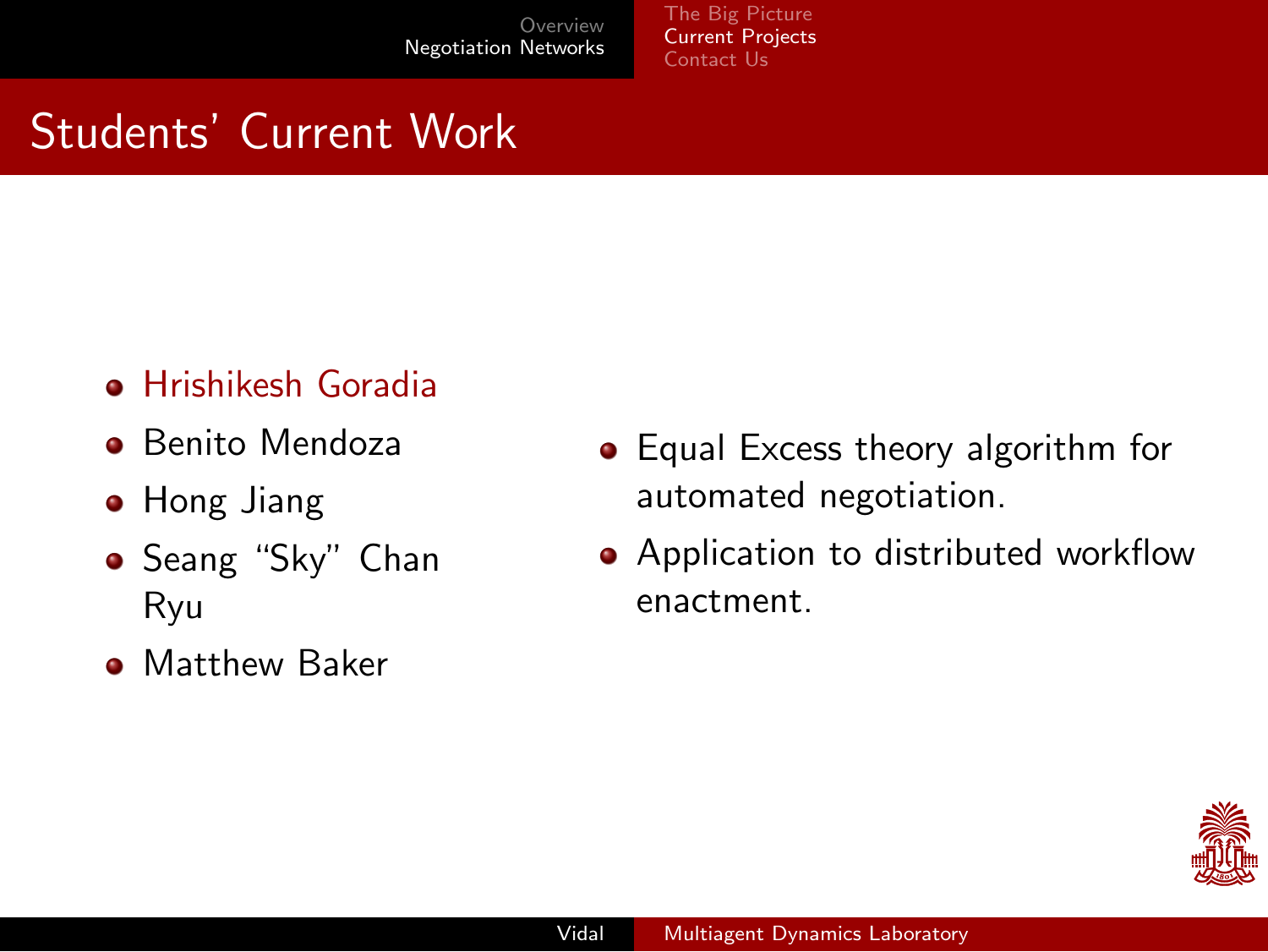[The Big Picture](#page-2-0) [Current Projects](#page-7-0) [Contact Us](#page-8-0)

# Students' Current Work

- **•** Hrishikesh Goradia
- **•** Benito Mendoza
- **•** Hong Jiang
- **•** Seang "Sky" Chan Ryu
- **Matthew Baker**

• Bidding algorithm for PAUSE auction (distributed combinatorial auction with aligned incentives).

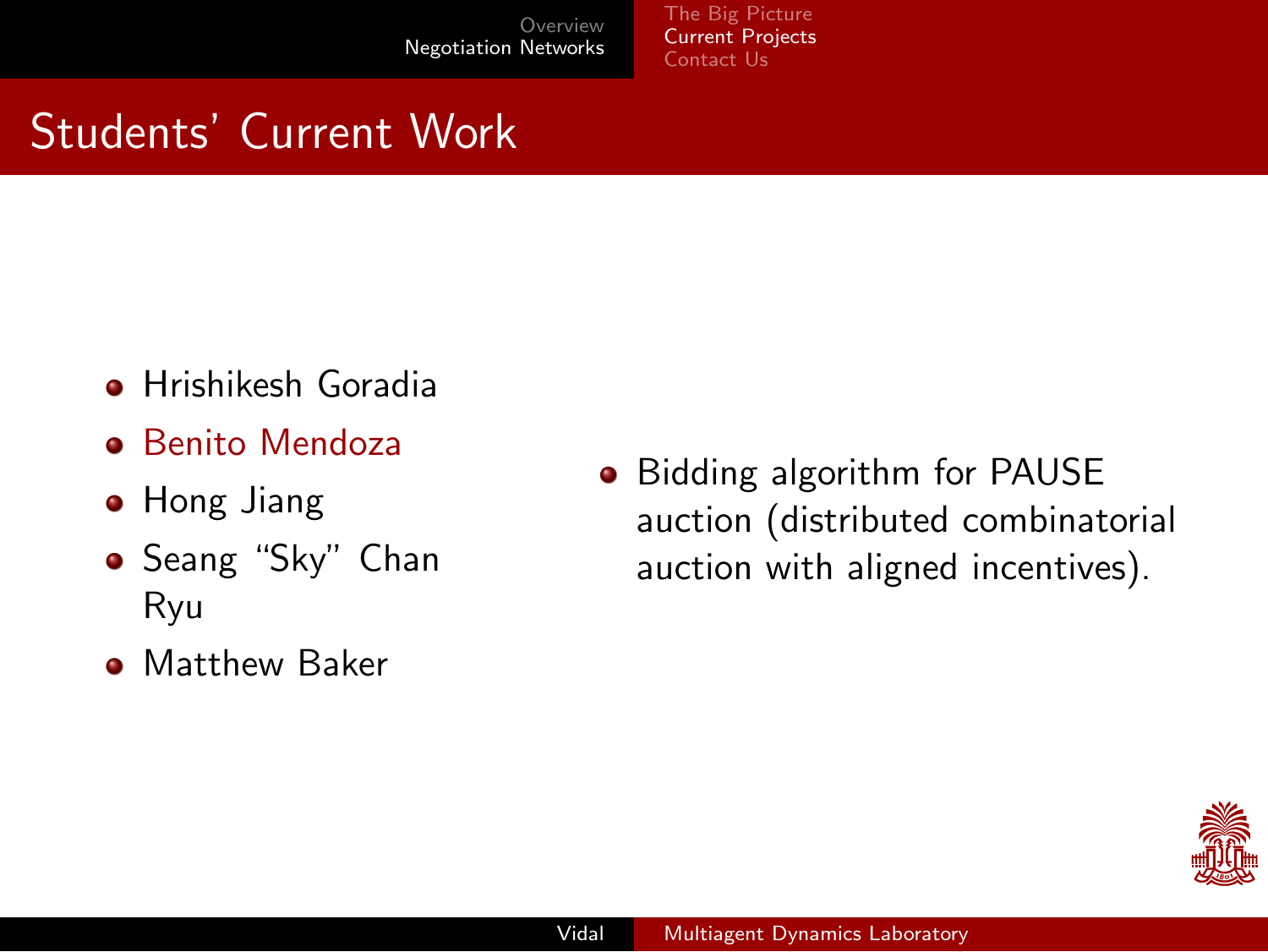[The Big Picture](#page-2-0) [Current Projects](#page-7-0) [Contact Us](#page-8-0)

- **•** Hrishikesh Goradia
- **•** Benito Mendoza
- Hong Jiang
- **•** Seang "Sky" Chan Ryu
- **Matthew Baker**
- **Emotional Belief Desire Intention** architecture for negotiation.
- A descriptive approach.

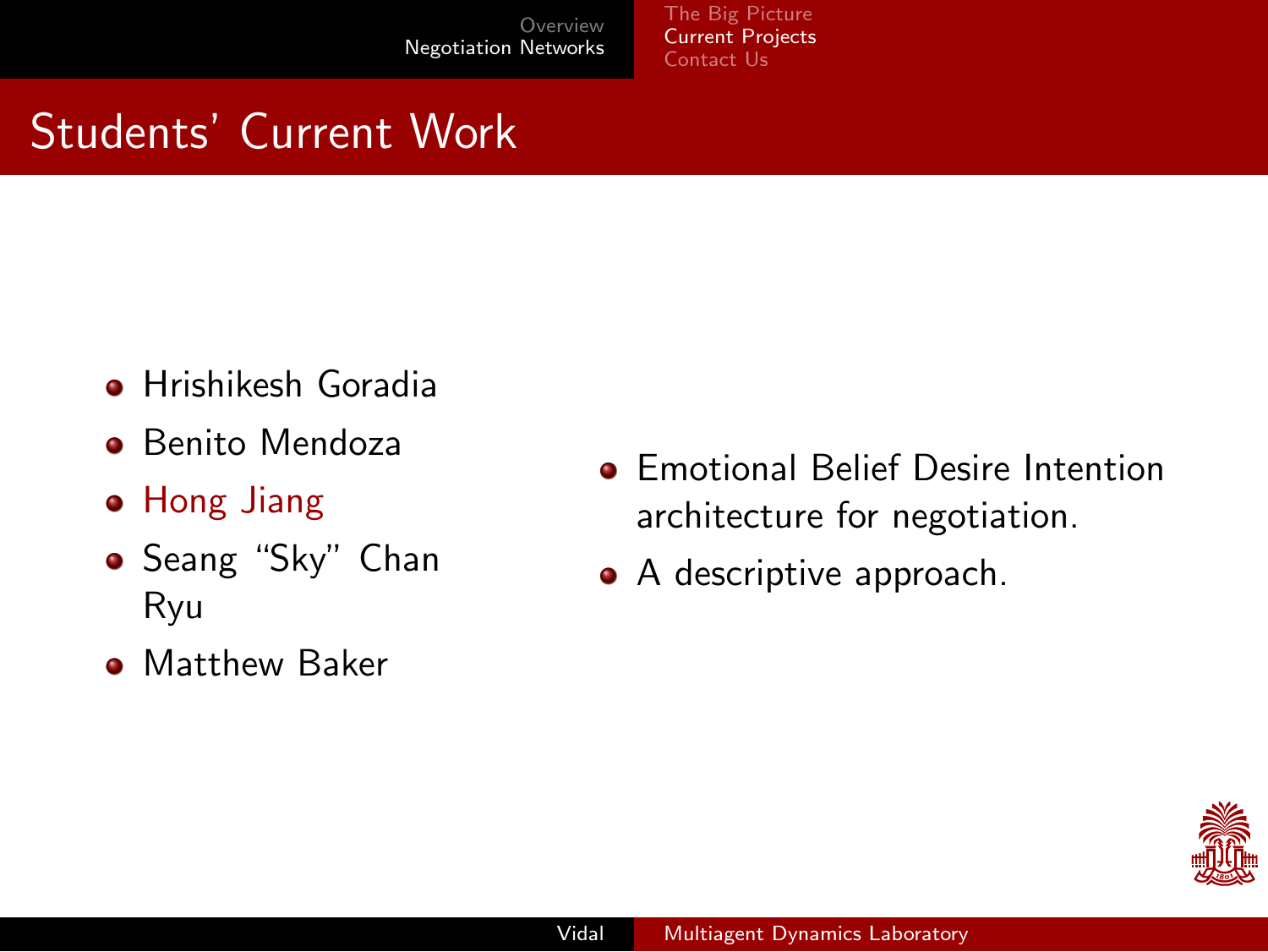[The Big Picture](#page-2-0) [Current Projects](#page-7-0) [Contact Us](#page-8-0)

- **•** Hrishikesh Goradia
- **•** Benito Mendoza
- **•** Hong Jiang
- Seang "Sky" Chan Ryu
- **Matthew Baker**
- Hierarchical learning.
- How agents can share learned knowledge so group learns faster.

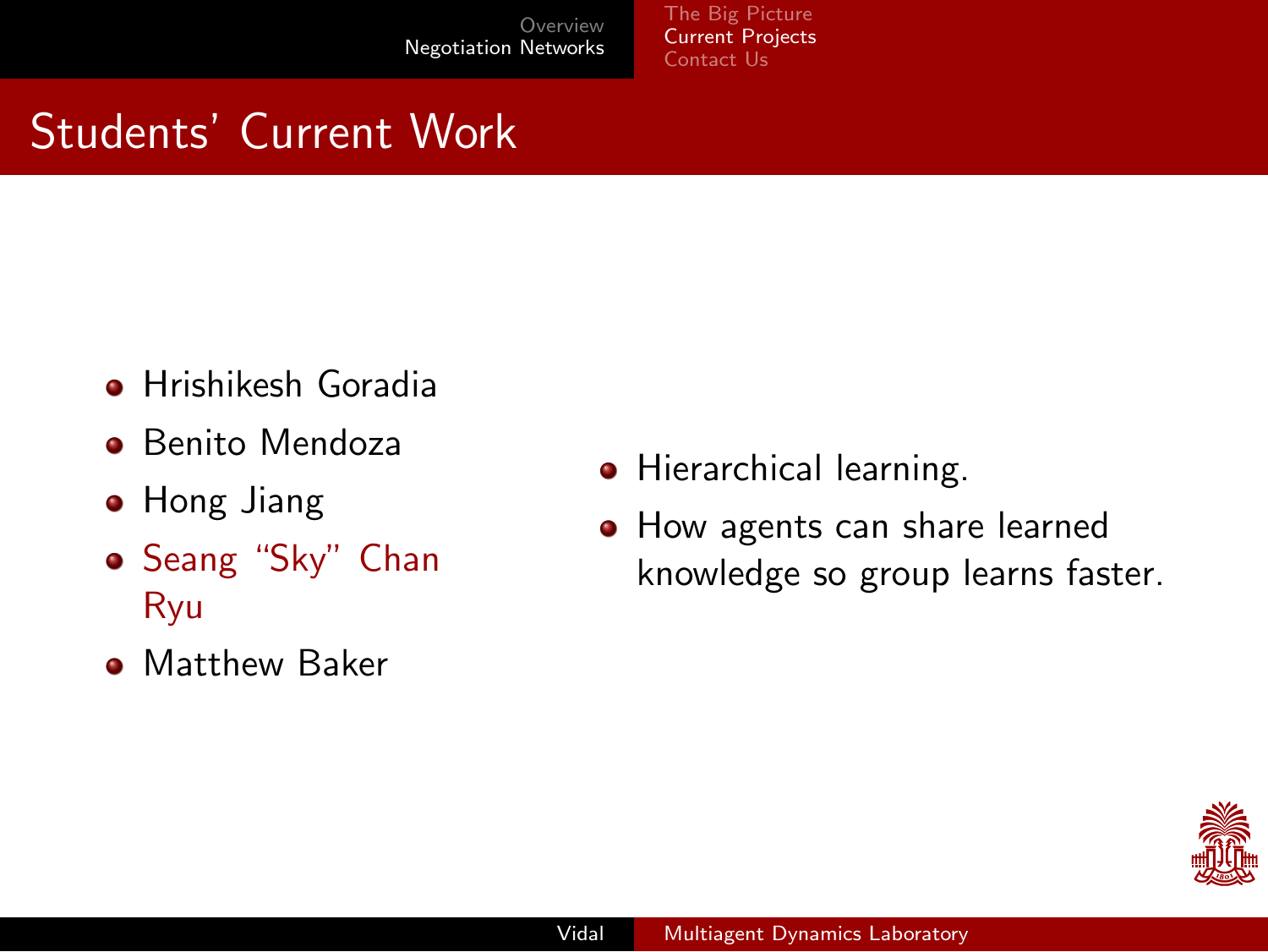[The Big Picture](#page-2-0) [Current Projects](#page-3-0) [Contact Us](#page-8-0)

- **•** Hrishikesh Goradia
- **•** Benito Mendoza
- **•** Hong Jiang
- Seang "Sky" Chan Ryu
- **Matthew Baker**
- **•** Competitive learning.
- Win or Learn Fast.

<span id="page-7-0"></span>